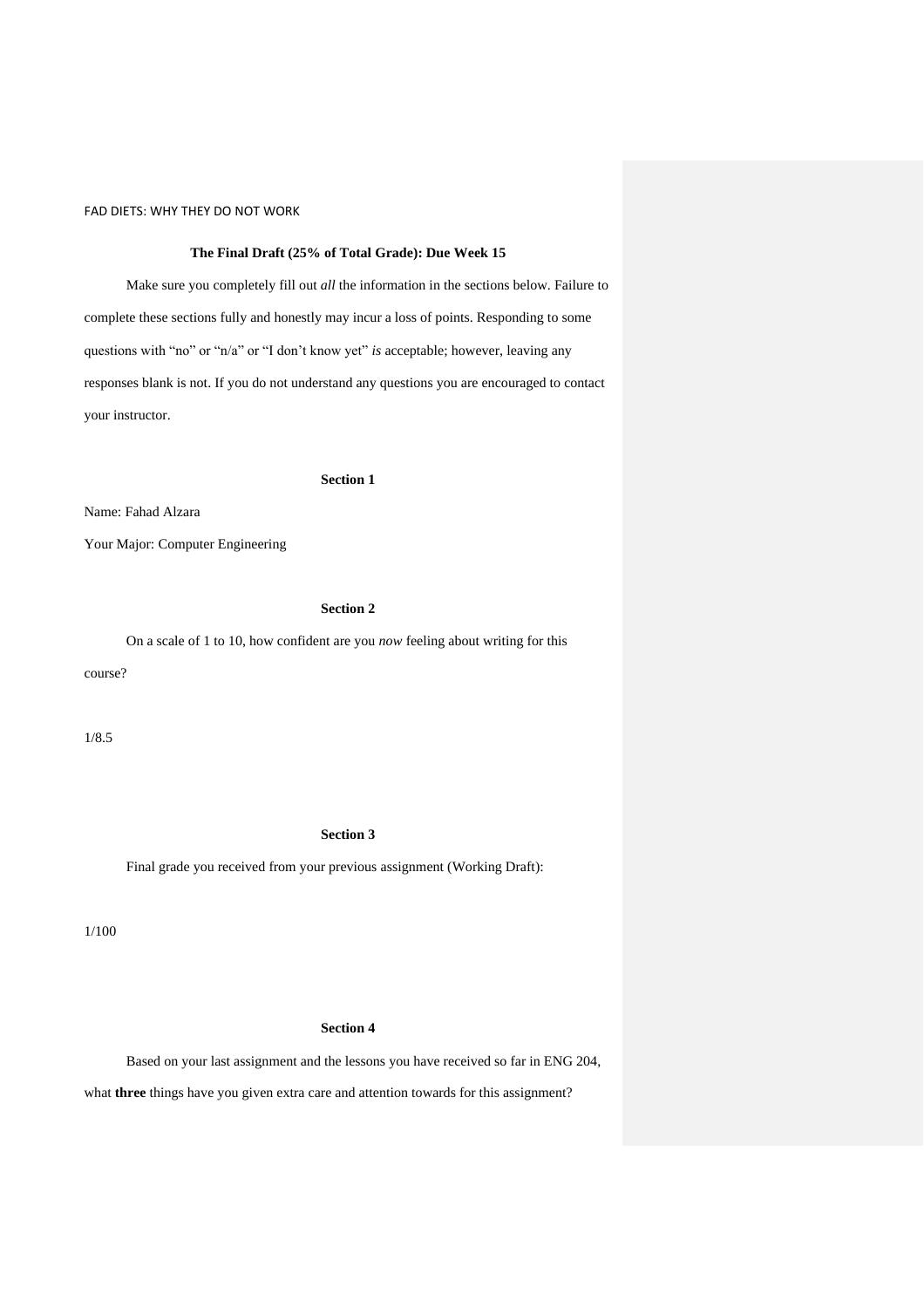1/Cohesion

2/Organization

3/Paragraph structure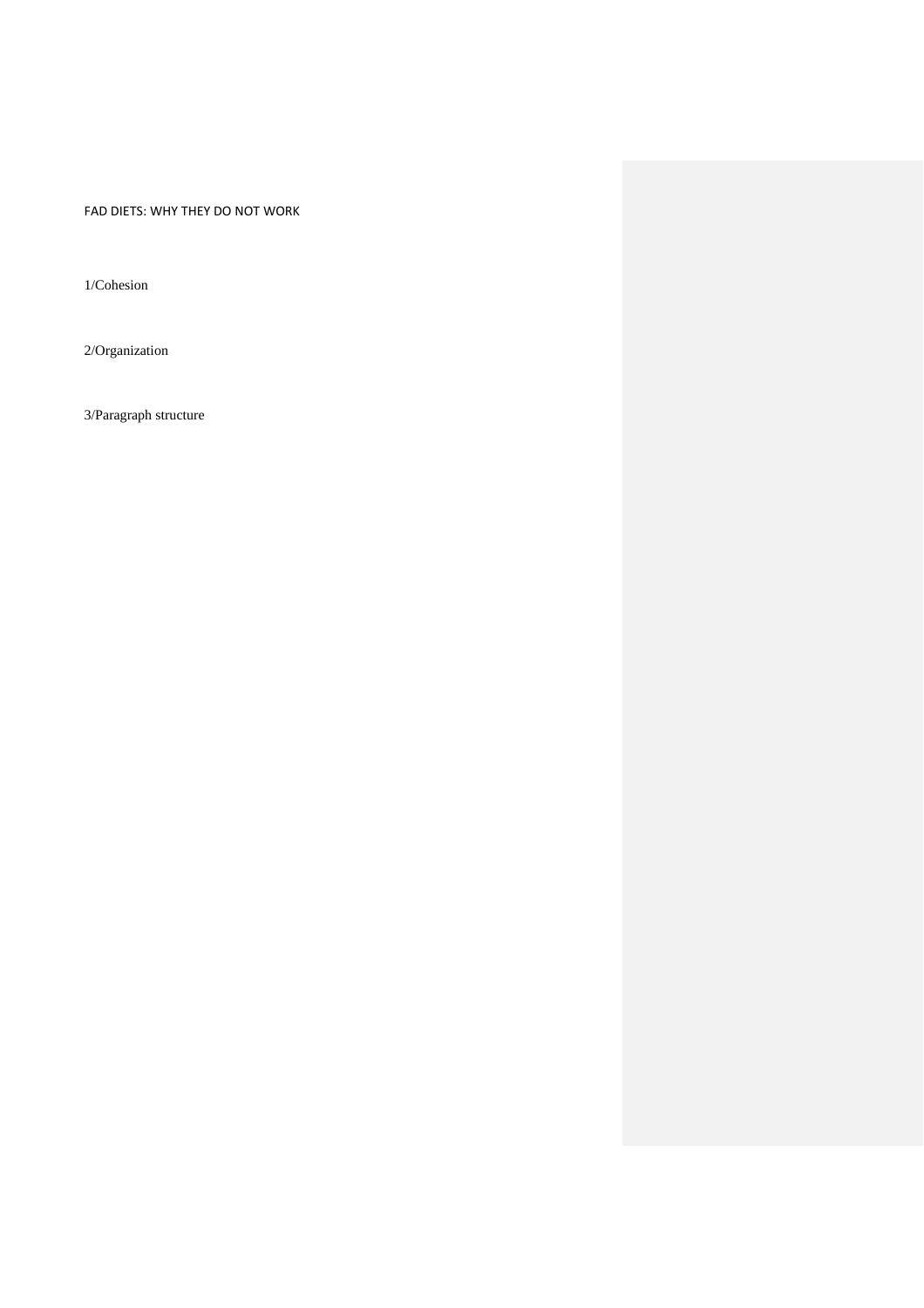### **Checklist**

Before submitting, make sure that you can write "YES" for each of the items below.

1/ I understand that if I write "YES" to any of these statements then such a response is completely true. I further understand that if there is evidence that I have not responded accurately then my paper will be returned to me ungraded. In such a case, I will have to correct my paper and resubmit it. In so doing, I will be subject to a "late penalty."

#### YES

2/ I have accurately and fully completed an Auto-Peer review of my paper.

YES

3/ I have named the file for submission as follows: Working Draft [my iLearn name] For example: Final Draft Philip Michael McCarthy.

#### YES

4/ The file I am submitting is a Microsoft Word document.

# YES

5/ I have read the rubric and all relevant course material, and included all the information required.

#### YES

6/ I have changed the header of this paper to the ALL CAPS title of my paper.

### YES

7/ I have pressed spellcheck/grammar check and corrected any text as appropriate.

# YES

8/ I have carefully read *out loud* my entire paper and corrected issues where appropriate.

### YES

9/ I have carefully checked my paper to ensure there are *no* examples of any form of

plagiarism. I fully understand what these forms of plagiarism are and I realize fully that any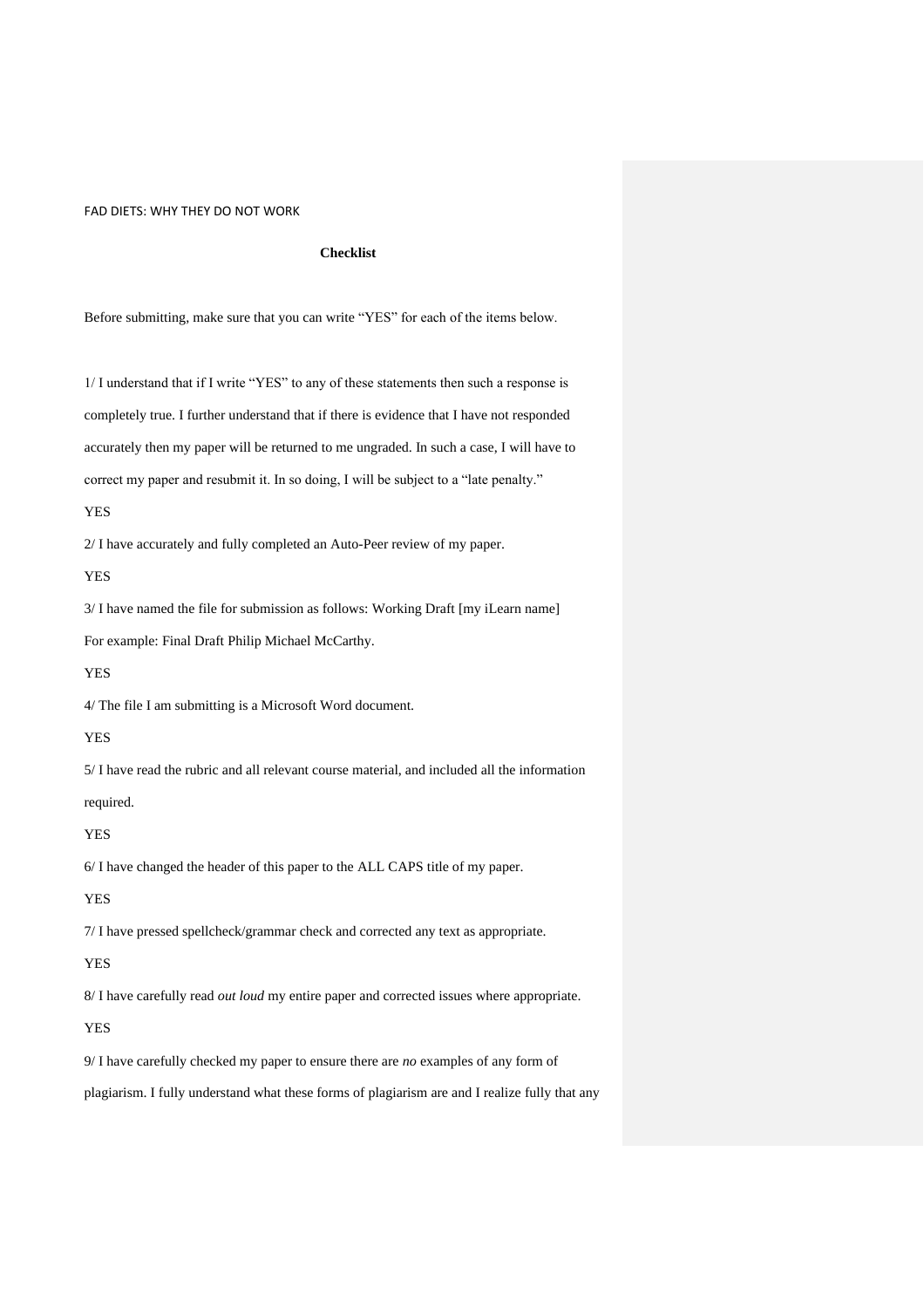examples of plagiarism will have severe consequences (including *but not limited to* a zero grade, an F for the course, a formal report to administration, and/or having to write a completely new research paper on a different topic). I further confirm that I have had ample opportunity to discuss issues of plagiarism with my instructor and that any and all of my questions have been addressed.

YES

10/ All work submitted in this paper is my own. No other person was involved in any of the actual writing of this paper.

YES

# **Write Your Paper Below**

Begin your paper at the *start of the next page*. Note that APA Level 1 and Level 2 headers have *not* been provided for you: You are now required to complete these yourself. Complete the paper using appropriate paragraphs. Remember to leave the rubric at the end of the paper.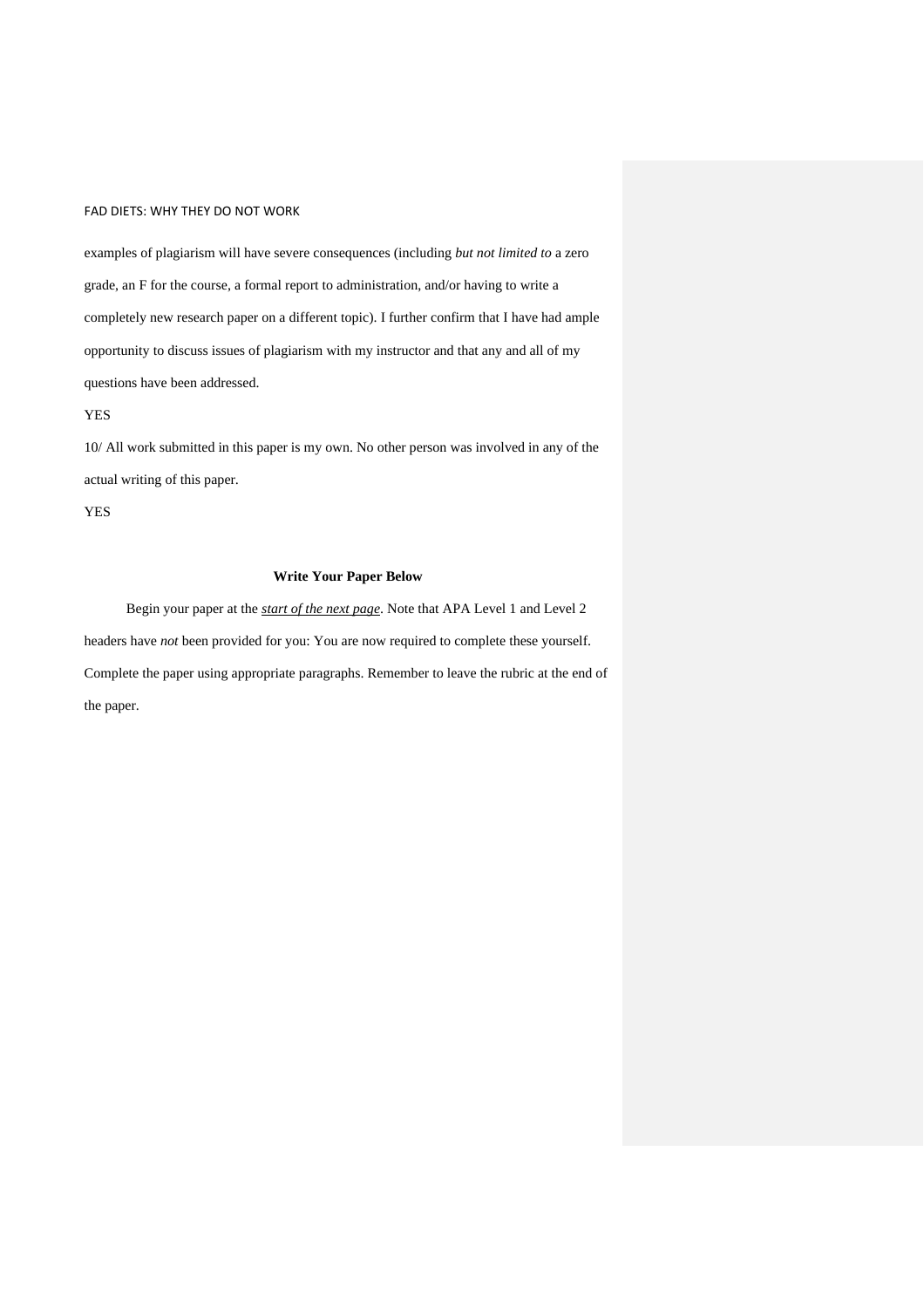## **Abstract**

In recent years, fad diets have become more prevalent. This increase in popularity is mainly caused by the drastic spike in obesity rates. In this paper, I argue that fad diets are problematic and unnecessary. I support my position with three arguments. First, I argue that fad diets can be detrimental to human health. Second, fad diets have low sustainability and do not promote long-term weight maintenance. Finally, fad diets are inefficient in weight loss. While some people argue that fad diets are nutritionally adequate, I show that their claim only applies to diets involving a balanced macronutrient ratio. Whereas some may argue that fad diets promote weight loss, I show that the additional weight loss caused by these fad diets is attributable to sources unrelated to fat loss. I conclude my paper by suggesting people to maintain a caloric deficit, incorporate aerobic exercises, and opt for low-energy dense foods.

*Keywords:* Fad diets, weight loss, calorie deficit, TDEE, macronutrients, aerobic training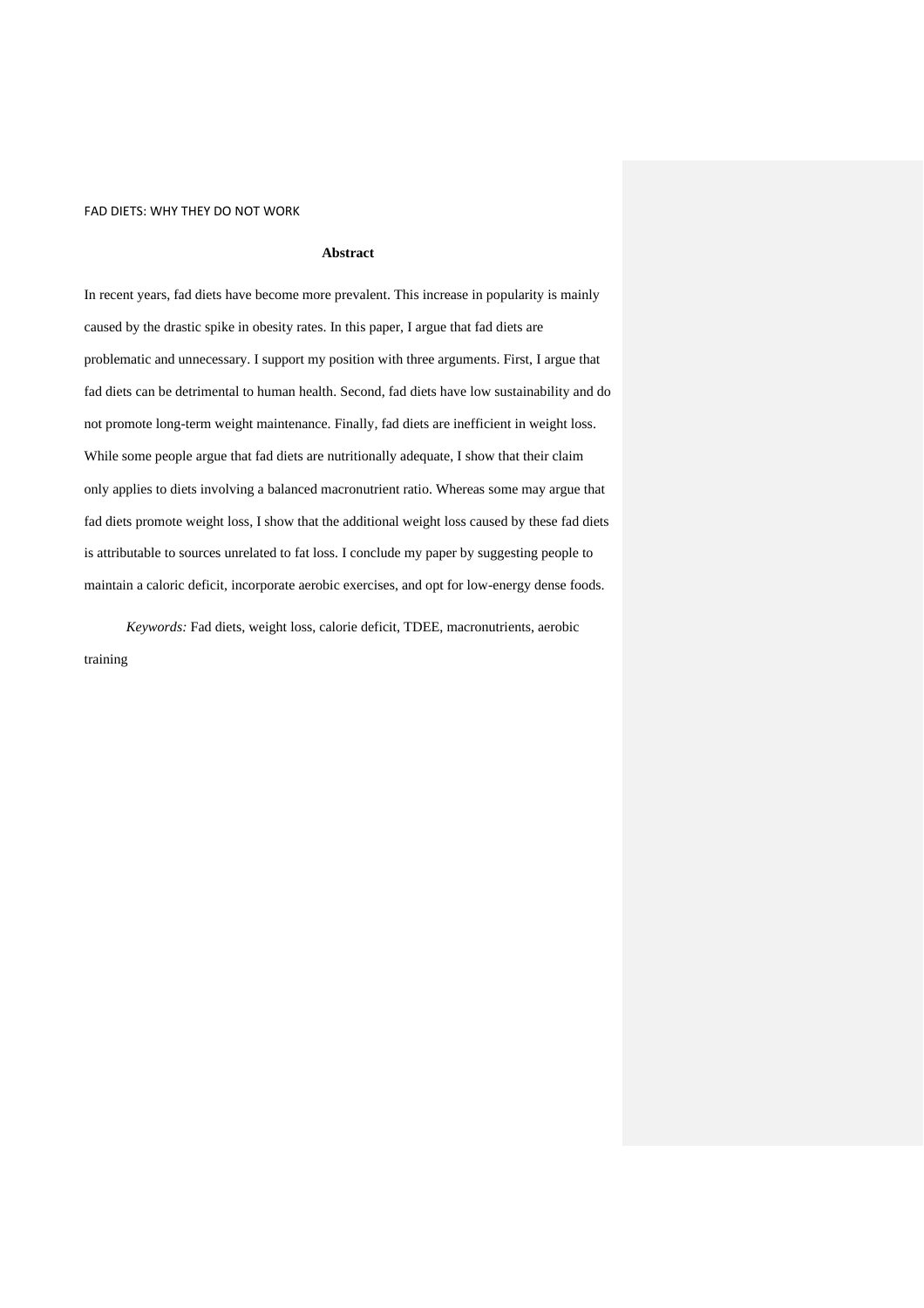### **Fad Diets: Why They Do Not Work**

In this paper, I argue that fad diets are problematic and unnecessary. I define fad diets as any plan that promotes weight loss by either altering macronutrient ratio or restricting certain food groups. Nowadays, fad diets have gained popularity because obesity has become a major health concern. That is, approximately 42% of the American population is either overweight or obese (Malik et al., 2020). However, there is little evidence to support the fact that fad diets are the optimal approach to nutrition.

I support my position on fad diets with the following three arguments. First, some fad diets may have health implications. In particular, fad diets may lead to nutritional deficiencies or even increase the risk of certain diseases. For instance, Nouvenne et al. (2014) report that fad diets that are either high in protein or low in carbohydrates may increase the risk of developing kidney stones. Second, fad diets have low sustainability and depend on short-term results. Obert et al. (2017) argue that most fad diets require a great deal of commitment and can be expensive. Finally, fad diets are ineffective for weight loss. As shown in Denke (2001), in a study comparing the Atkins diet with caloric restriction alone, results revealed that there was not much difference in weight loss between the two.

I also consider alternative positions on fad diets. First, in contrast to fad diets causing nutritional deficiencies, many people argue that fad diets are nutritionally adequate and can also provide additional health benefits. Second, many critics argue that fad diets may prevent chronic diseases. For instance, according to Halton et al. (2006), low-carbohydrate diets combined with vegetables may reduce the risk of coronary heart disease. The authors also show that other diets such as high-carbohydrate diets may increase the risk of coronary heart disease. Finally, critics may also argue that fad diets promote weight loss. For example, as discussed in Obert et al. (2017), most fad diets lead to weight loss because they limit certain food groups, which help with maintaining a caloric deficit. However, other studies argue that restricting specific macronutrients may lead to nutritional deficiencies (e.g., Denke, 2001;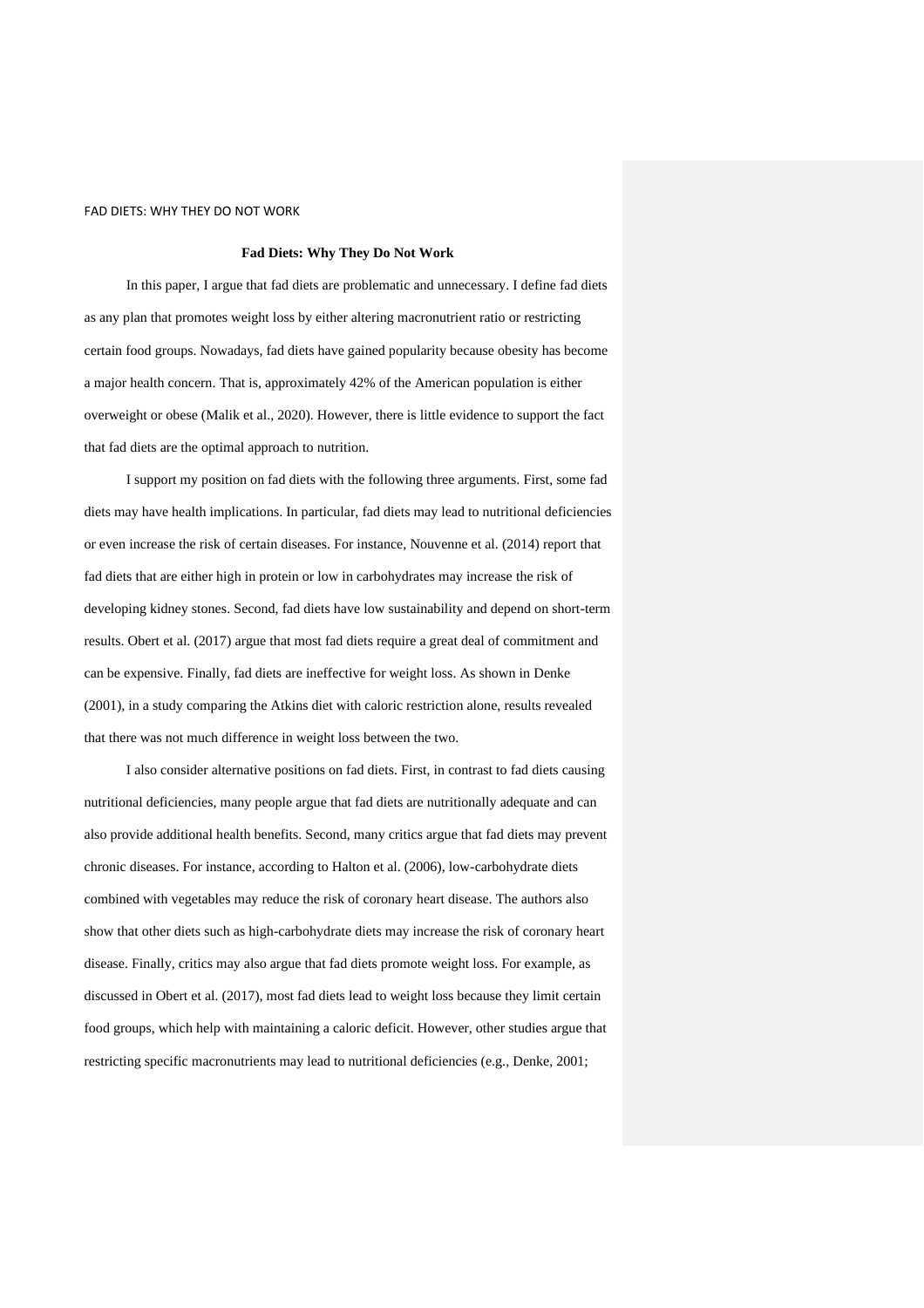Khawandanah & Tewfik, 2016). These deficiencies may include insufficient intake of vitamins and minerals such as magnesium, iron, and calcium.

This paper is of interest to people who are seeking to lose weight or change their eating habits. That is, by helping people understand what triggers weight loss, they can become more knowledgeable and be able to choose a diet that is suitable. I conclude my paper by providing recommendations such as tracking caloric intake and incorporating aerobic training. Tracking caloric intake aids with the weight loss process as it helps people decide how many calories they need to consume in order to lose weight. In addition, aerobic exercises function as a tool to increase negative energy balance and thus, produce a greater weight loss.

## **Nutrition**

Many critics argue that fad diets are nutritionally adequate. According to Castro-Quezada et al. (2014), the Mediterranean diet involves high consumption of vegetables, fruits, grains, and nuts. Furthermore, the authors narrowed down their research on the Mediterranean diet to studies conducted on humans. Specifically, one part of the research was to observe the nutritional adequacy of the Mediterranean diet on children. For example, a cross-sectional study was conducted on individuals ranging from the ages of 6 to 24 by completing a questionnaire (KIDMED index). The study goes on to describe the KIDMED index as a test used to assess adherence to the Mediterranean diet in youths and children. The authors observed that the consumption of potassium, fiber, iron, phosphorous, calcium, and magnesium increased as the KIDMED Index increased. Results also revealed that the percentage of children with insufficient intake of magnesium, vitamin B6 (excluding males under the age of 14), and iron (in females), decreased according to the KIDMED Index. Additionally, the authors show that the Mediterranean diet is also linked to a lower incidence of type 2 diabetes, cancer, and cardiovascular disease.

Although Castro-Quezada et al. (2014) show that fad diets are nutritionally sufficient, one study argues the opposite. Denke (2001) argues that a low-carbohydrate, high-protein

**Formatted:** Spanish (Spain)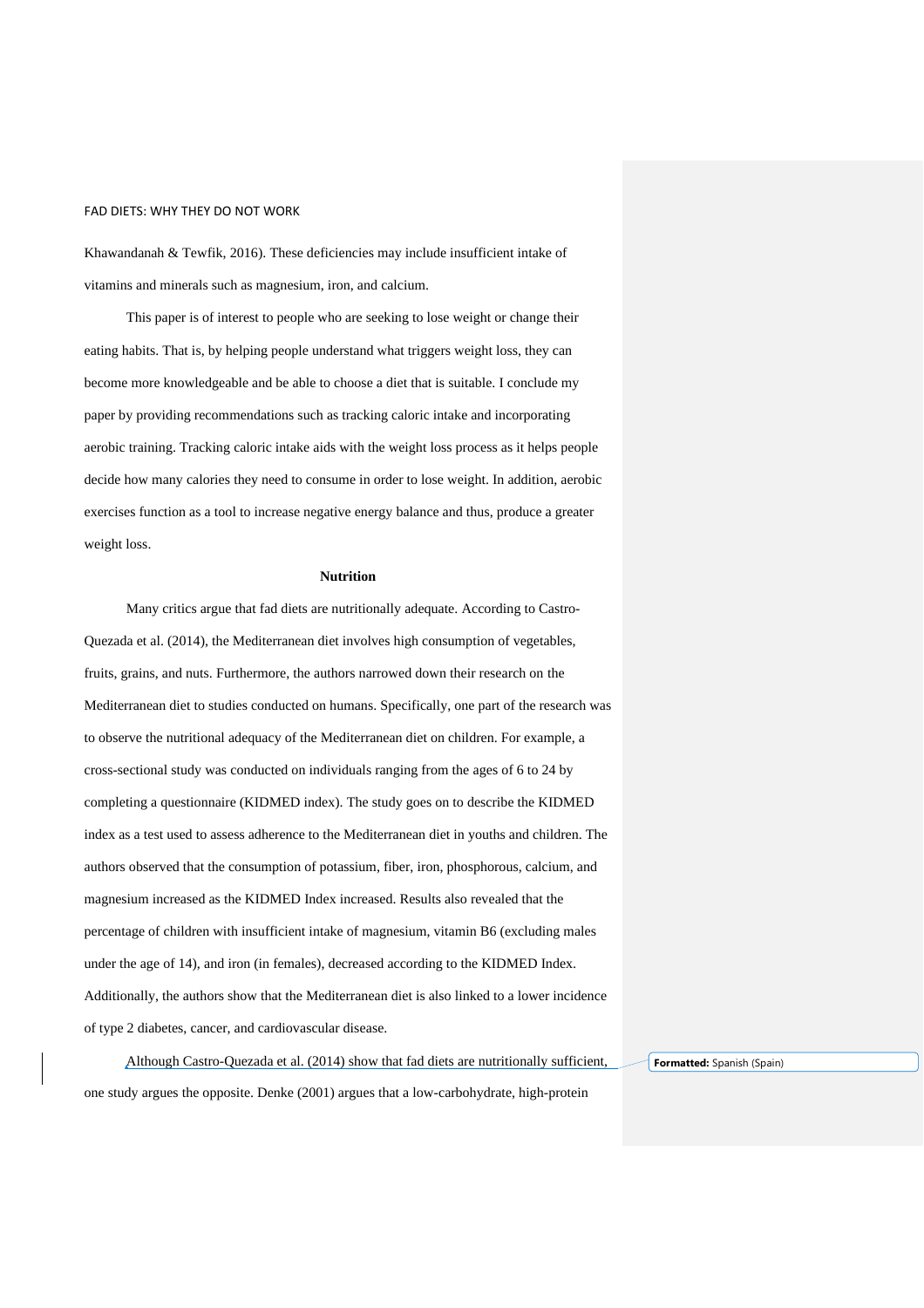diet leads to nutritional deficiencies because they exclude vegetables, fruits, and grains. Specifically, Denke examines a study concluding that children following low-carbohydrate diets have deficiencies in magnesium, calcium, and iron. Denke also highlights that although supplemental vitamins can help with most of these nutritional deficiencies, diets with a reduced carbohydrate intake will still be inadequate in a variety of important phytochemicals that are only found in vegetables, fruits, and grains.

In addition to low-carbohydrate, high-protein dietary regimens, a low-fat, low-protein diet can also lead to nutritional deficiencies. Khawandanah and Tewfik (2016) argue that limiting the consumption of fats and proteins results in inadequate intakes of minerals such as zinc and calcium. For example, low-fat diets such as the Pritikin diet recommend fat consumption to be no more than 10% of total daily intake. However, the authors argue that this restriction in fat intake is close to the minimum amount of essential fatty acids required for the body. Khawandanah and Tewfik also argue that such unbalanced eating habits are associated with amenorrhea and menstrual irregularity. Therefore, an unbalanced macronutrient ratio leads to inadequate intakes of micronutrients, compared to balanced diets such as the Mediterranean diet, which are more likely to be nutritionally sufficient.

#### **Disease Prevention**

Many people argue that fad diets reduce the risk of chronic diseases. For instance, Khawandanah and Tewfik (2016) report that low-carbohydrate diets can significantly decrease triglyceride and plasma LDL cholesterol levels. The authors also discuss a study analyzing the effects of reducing carbohydrate intake in patients diagnosed with type 2 diabetes. The results reveal that the restriction in carbohydrate intake improved the patient's glycemic index and reduced medication control. Additionally, Halton et al. (2006) conducted a study over a period of 20 years and recorded 1,994 cases of coronary heart disease. The authors suggest that vegetables containing protein and fat may reduce the risk of coronary heart disease if combined with low-carbohydrate diets.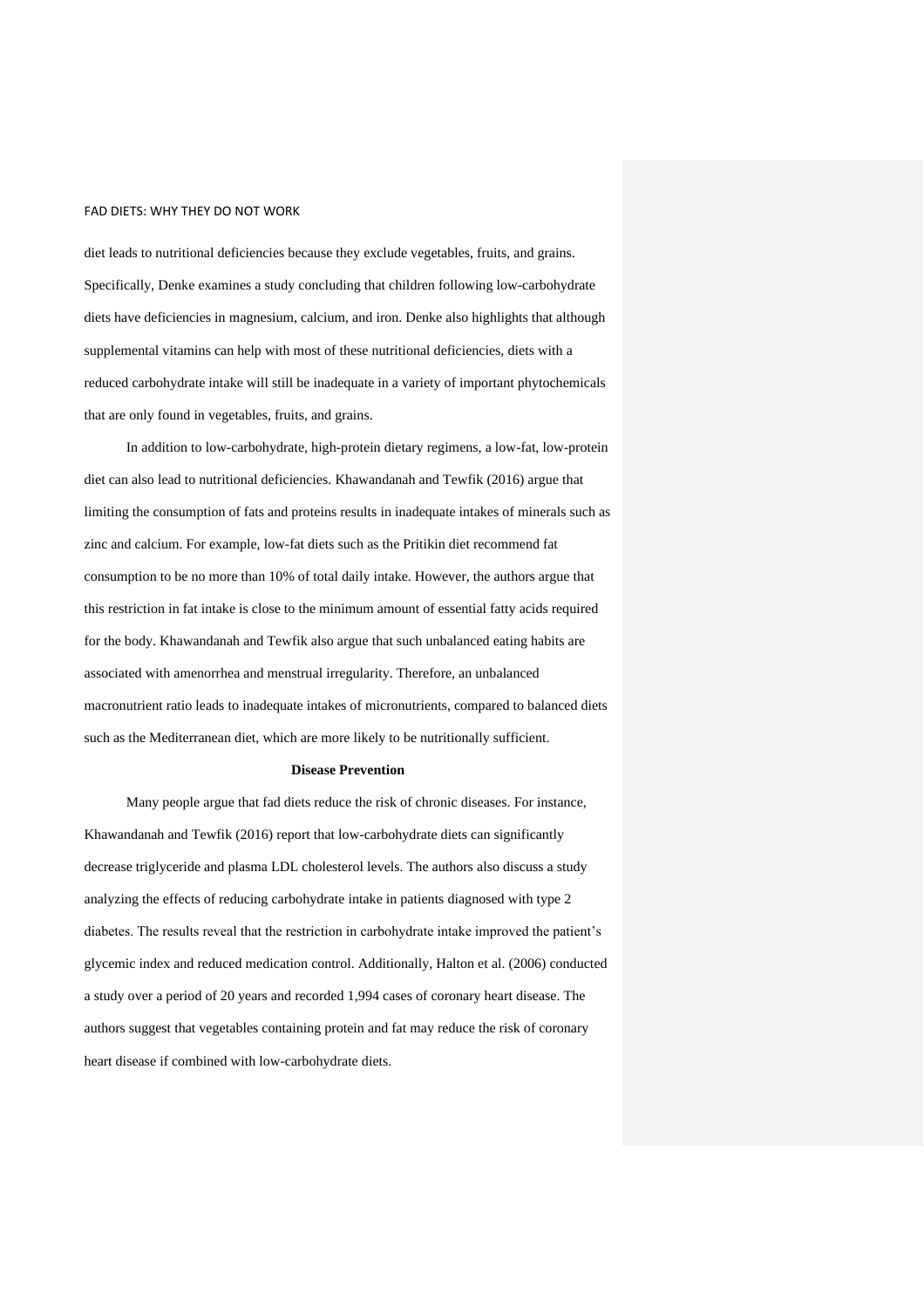Despite low-carbohydrate diets facilitating the prevention of diseases, Schutz et al. (2021) argue that ketogenic diets are harmful in the long term. For example, the authors argue that the potential complications of continuing the diet for a long time may include chronic fatigue, reduced physical performance, and headaches. In addition, since the ketogenic diet tends to lower blood pressure, patients with diabetes need to constantly monitor their blood pressure. Furthermore, the authors also examine a study that was conducted over 25 years. The sample size was 15,000 and included both men and women from America. The results show that the lower the carbohydrate intake, the lower the life expectancy. Subsequently, low-carbohydrate diets should not be recommended as the drawbacks outweigh the benefits.

Some argue that fad diets may prevent chronic kidney diseases. For instance, as argued in Nouvenne et al. (2014), diets such as the lacto-ovo-vegetarian diet seem to decrease the risk of urinary stone formation. More specifically, vegetarian diets are highly alkalized on urines, which leads to an increase in urine pH. This increase in urine pH helps in decreasing the risk for uric acid stones. As such, the authors suggest that the best way to prevent urinary stone formation is by opting for a diet with high consumption of fruits and vegetables, low animal protein and salt intake, and balanced consumption of calcium-rich foods.

While some fad diets are safe for the kidneys, other fad diets seem to harm the kidneys instead. For example, as discussed in Khawandanah and Tewfik (2016), lowcarbohydrate diets such as the Dukan diet involve limiting carbohydrates and sugars and increasing the intake of animal protein. As a result, fatty acids and ketone bodies are the main sources of energy instead of glucose. Ketosis could cause hyperuricemia because ketones may interfere with uric acid for renal tubular excretion. Hyperuricemia refers to the build-up of uric acid in the blood. Hyperuricemia can also aid in the formation of kidney stones ("What is hyperuricemia," 2021). Therefore, opting for moderately low-protein diets and consuming vegetables and fruits is the most optimal way to prevent urinary stone formation.

# **Effectiveness**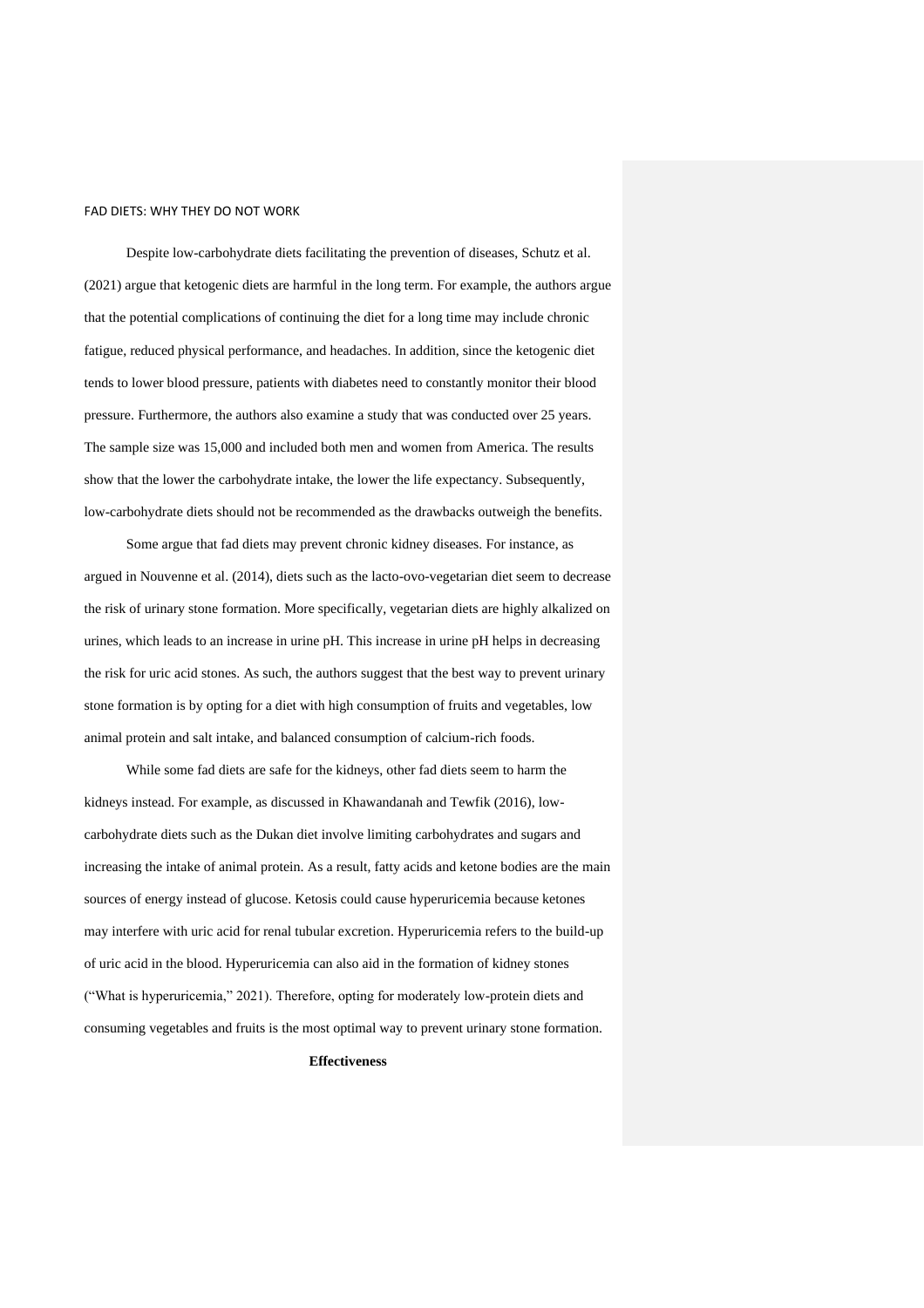Opponents claim that fad diets promote greater weight loss than other dietary approaches. According to Denke (2001), people who consume 500 calories fewer than their TDEE are likely to lose between 0.45 to 0.9 kg per week. By contrast, low-carbohydrate diets tend to produce an average of 2.5 kg weight loss during the first week. While this increase in weight loss may seem like low-carbohydrate diets produce greater fat loss, the truth is that the surplus in weight loss is attributable to diuresis caused by these diets. Denke explains that reducing carbohydrate intake triggers two metabolic processes that are responsible for reducing body water. The first process is known as glycogen mobilization. The liver and muscles store approximately 100 and 400 grams of glycogen, respectively. This process results in a one kg weight loss since every gram of glycogen is mobilized with two grams of water. The second process is due to the generation of ketones from the catabolism of fat. The presence of ketone bodies increases water loss and renal sodium. Similarly, Denke discusses a study that was conducted to compare a mixed diet with a low-carbohydrate, high-fat diet during a 10-day period. The results revealed that the ketogenic diet produced a weight loss of 4.6 kg while the mixed diet only resulted in a 2.6 kg weight loss. However, the loss in total body water content was the main factor in causing this difference in weight loss. Thus, greater weight loss does not imply greater fat loss because a portion of the weight lost may be attributable to other sources such as diuresis.

Critics may argue that fad diets help with eating less. That is, fad diets restrict certain food groups, which may lead to weight loss. For example, as argued in Denke (2001), the Atkins diet, which is a high-protein, low-carbohydrate diet, may help with eating fewer calories and thus, aiding with the weight loss process. More specifically, Denke argues that for some individuals, increasing protein intake suppresses appetite. For others, ketosis seems to suppress appetite instead. lowering carbohydrate intake also restricts foods that are most likely to be consumed excessively such as bread, pizza, and French fries. By simply following a diet that has a high protein intake and excludes carbohydrates, patients seem to consume 500 calories fewer. However, according to the first law of thermodynamics, if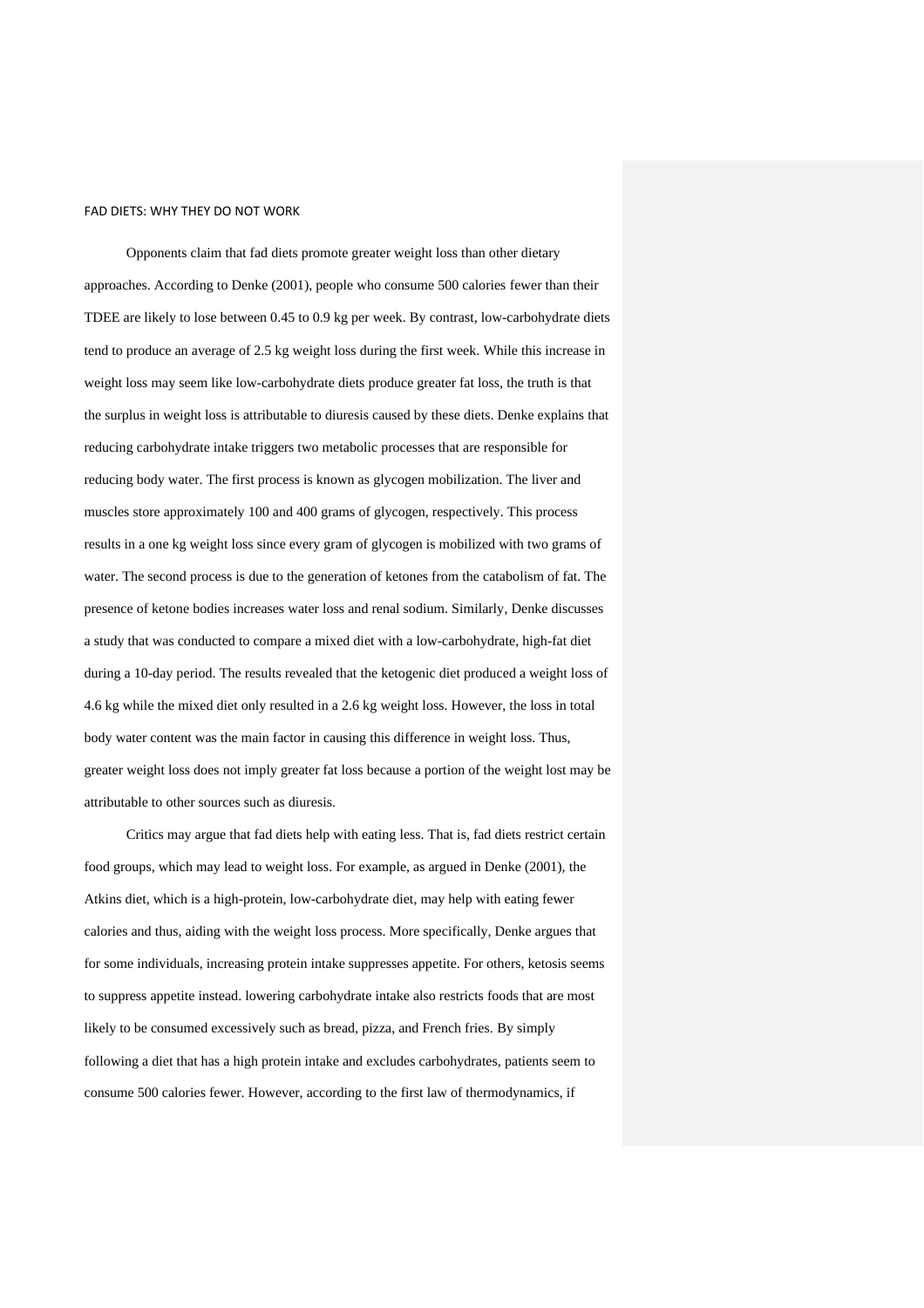patients are already consuming more than 500 calories over their TDEE (Total Daily Energy Expenditure), then they will still gain weight. Although Denke argues that some fad diets help with eating fewer calories, the author also argues that caloric restriction is the main factor regarding weight loss. For instance, in one study, patients followed the Atkins diet and reduced their daily caloric intake by 500 kcal/day. Eight weeks later, results revealed that the average weight loss was 7.7kg, although the weight loss was not much different from caloric restriction alone. Thus, fad diets lead to weight loss because they apply the concept of caloric restriction.

#### **Sustainability**

Most fad diets cannot be sustained for extended periods of time. Khawandanah and Tewfik (2016) argue that it is not easy to maintain a fad diet because eating fewer calories involves lifestyle changes. The authors also discuss that it is difficult to commit to a fad diet because people tend to revert to their old eating habits. Furthermore, a study on overweight patients observed that they could not continue following a certain fad diet either because it was expensive or unsuitable. Similarly, Khawandanah and Tewfik also examine a study comparing four popular diets over six months. The trial included 293 overweight and obese individuals, all of whom managed to lose body weight and body fat. Although the Dr Atkin's new diet revolution produced greater weight loss initially, there was no difference in weight loss between the four diets after six weeks. However, the four diets were not as sustainable as they were initially. The authors also highlight a review conducted on the same study that concludes only 3-4% of the patients managed to maintain their weight after five years. These patients incorporated meal substitutes and physical activity into their life, which may be the key factor to weight maintenance. As such, it appears that transient dietary adjustments only result in temporary weight loss.

Apart from following fad diets, other dietary approaches may be more sustainable in the long term. For example, a fiber-enriched diet may promote weight management if incorporated properly. As argued in Khawandanah and Tewfik (2016), increasing the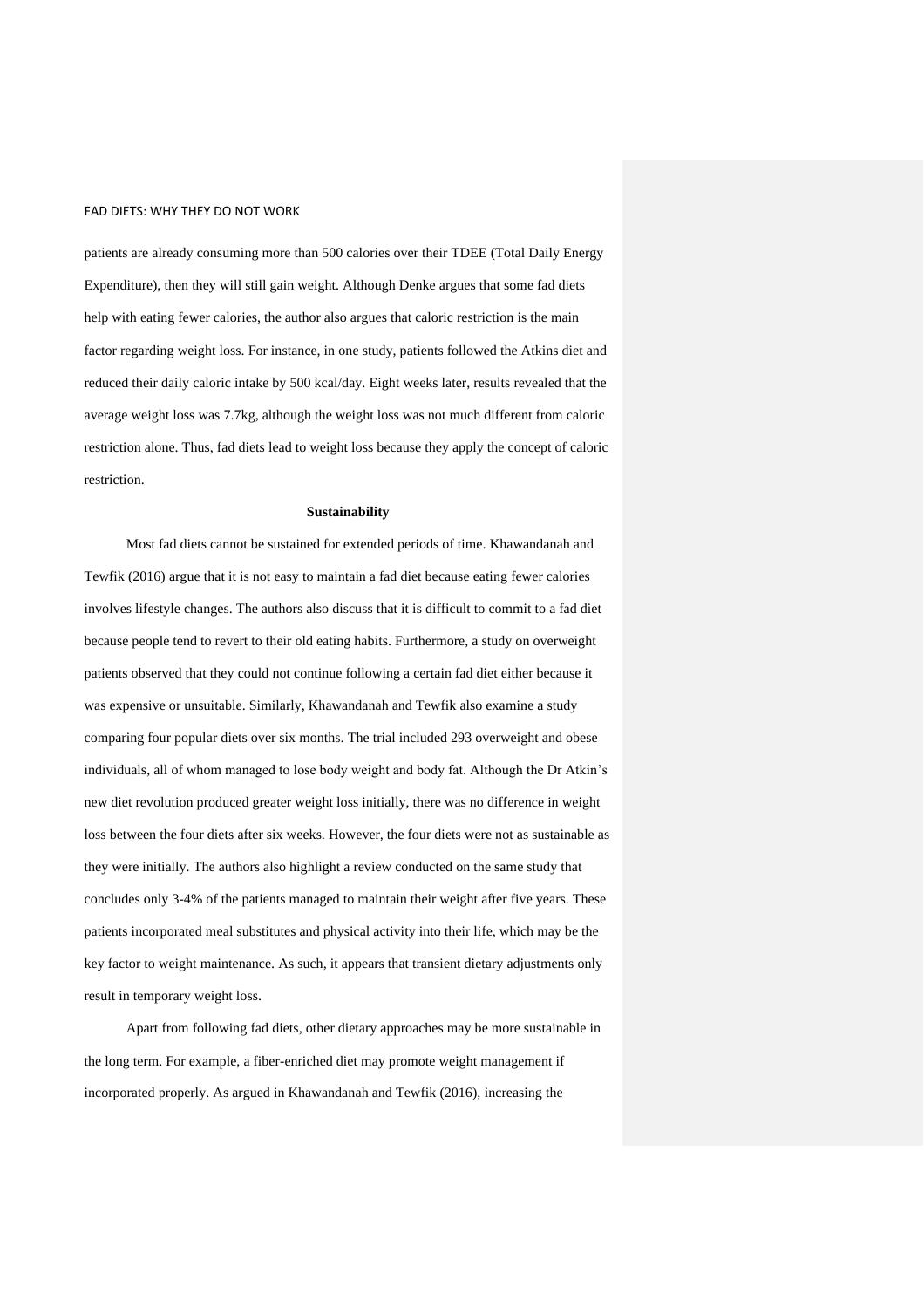consumption of fruits is ideal for weight loss because of their properties. That is, fruits are low in calories, high in fiber, low in fat, and contain essential vitamins and minerals necessary for the body. The authors also discuss that a high dietary fiber diet increases satiety and decreases hunger. In addition, incorporating low-calorie dense fruits rather than highcalorie dense foods can allow individuals to eat more while consuming the same amount of energy. Furthermore, Khawandanah and Tewfik examine a study on the relationship between BMI and fruit intake. The results show that increasing fruit and vegetable intake was associated with a decrease in high sugar and fat intake. More specifically, eating three servings of vegetables and two servings of fruits per day resulted in a decrease of highsugar/high-fat foods (less than 10 servings per week). Thus, increasing fruit intake is crucial for weight management as fruits are low-energy, high-fiber foods, which can be incorporated into various diets to increase their sustainability.

#### **Recommendations**

Although diets cannot be neglected, other key factors can also be significant in determining the success of a dietary regimen. These key factors include eating in a caloric deficit, incorporating aerobic training, and increasing the intake of low-energy foods.

## **Caloric Deficit**

Reducing body fat only depends on energy deficit. According to Strasser et al. (2007), a negative energy balance is the only way to lose fat. More specifically, the authors conducted a study on 20 overweight and obese females, where the patients were divided into two groups. The first group (D) only followed a dietary program, while the second group (DE) followed a diet and exercised. In addition, both groups D and DE decreased their caloric intake by 1680- and 840-kJ, respectively. Patients in the DE group were required to exercise three times a week to reach the same energy reduction as group D. Eight weeks later, results revealed that both groups lost approximately the same body mass and body fat. However, the authors also highlight that subjects from the DE group improved their maximum exercise tolerance. Therefore, regardless of the method for body mass loss, losing body fat mainly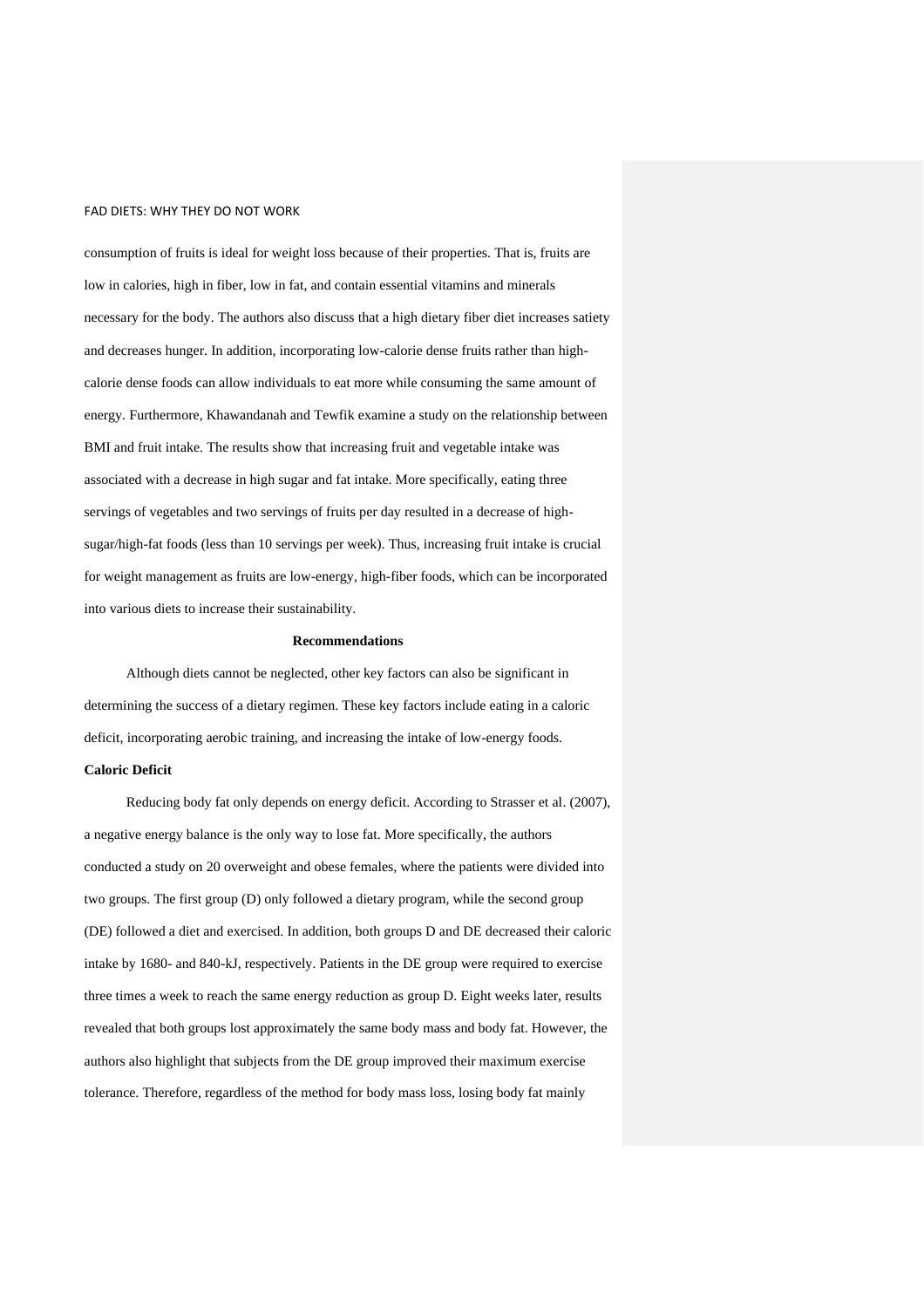depends on the negative energy balance. People who also incorporate aerobic training in addition to dieting may also notice an increase in physical fitness.

### **Aerobic Training**

Regardless of energy intake, aerobic exercise results in weight loss. More specifically, Donnelly et al (2013) conducted a study to investigate the effects of aerobic training on weight loss. A total of 141 overweight and obese individuals were randomized into three groups. The first two groups were required to exercise at either 600 kcal/session or 400 kcal/session, while the third (control) group was not required to do any aerobic exercise. Furthermore, subjects who were required to exercise were supervised five days/week, for 10 months. All subjects were also required to continue following their typical ad libitum diets. The results showed that the 600 and 400 kcal/session groups managed to lose  $5.2 \pm 5.6$  kg and  $3.9 \pm 4.9$  kg, respectively, compared to the control group, where they gained  $0.5 \pm 3.5$  kg. In addition, the author shows that there was no significant difference between males and females within groups. Thus, individuals who incorporate aerobic training alone into their lifestyles will lose weight, regardless of their diets.

### **Low-Energy Foods**

The consumption of low-energy density foods increases the sustainability of a given diet. Greene et al. (2006) argue that low-energy density foods are associated with prolonged weight management. More precisely, the authors recruited individuals to complete the EatRight Weight Management Program. The EatRight program is a 12-week program that promotes the consumption of low-energy density foods and limits foods that have a highenergy density.  $2$  Two years later, results reveal that 78% of the participants gained less than 5% of their initial weight, and 46% did not gain any weight or lost more weight. The authors show that the volunteers managed to maintain their weight by choosing smaller portion sizes of high-energy foods and leaning towards low-energy, high-volume foods instead. As such, it is encouraged to increase the consumption of low-energy foods and limit the intake of energy-dense foods to produce greater weight maintenance in the long term.

**Commented [PMM1]:** a-ha!

finally had something to correct!

LOL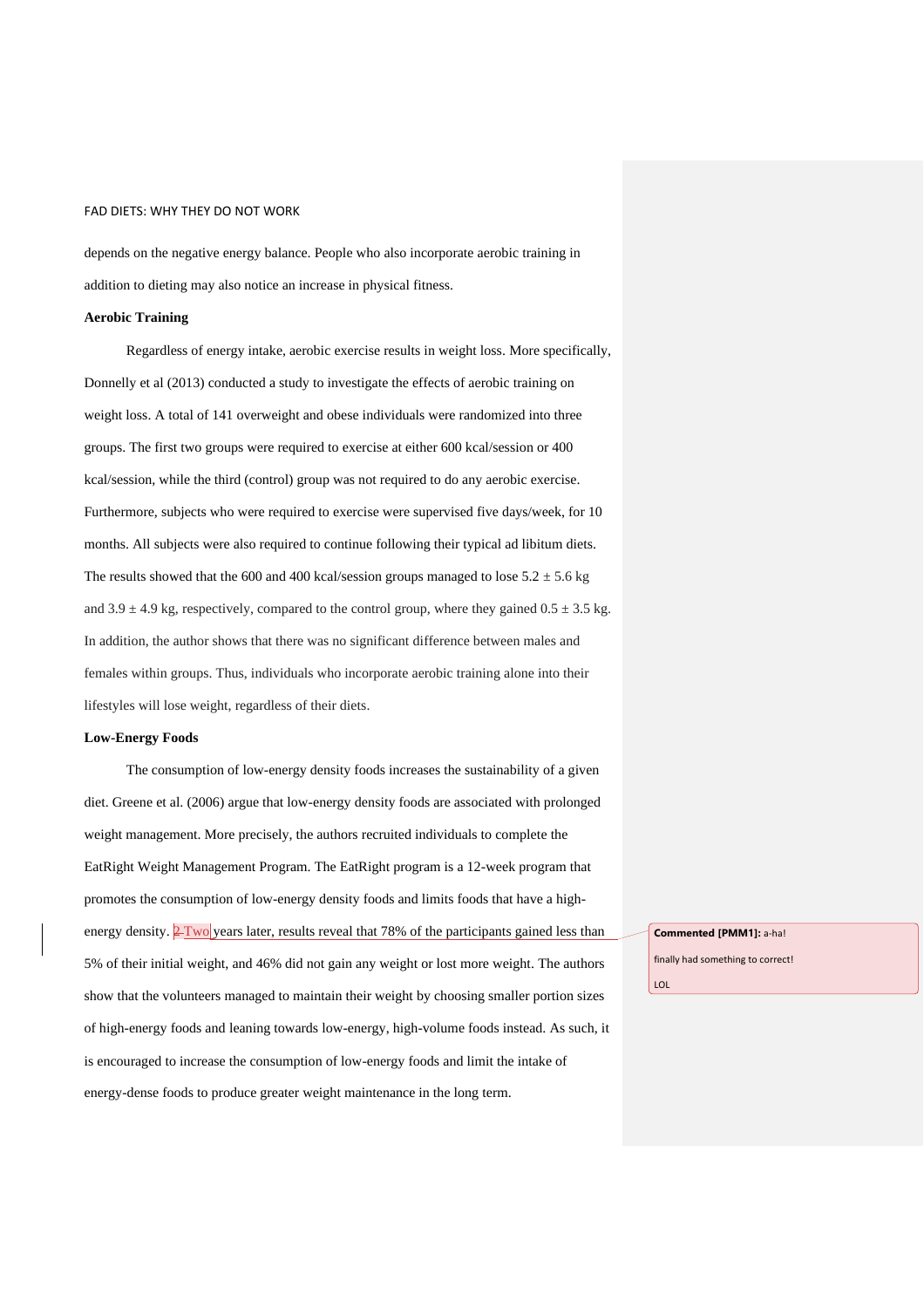#### **Conclusion**

In this paper, I argued that fad diets are problematic and unnecessary. Among the many downsides of following fad diets is that they may be detrimental to human health. Studies show that most fad diets lead to nutritional deficiencies and can increase the risk of certain diseases. One other disadvantage of fad diets is that they cannot be sustained for long periods of time. Evidence suggests that temporary changes in eating habits only result in momentary weight loss. Fad diets are also ineffective in weight loss. Research shows that weight loss primarily depends on caloric restriction.

Critics may argue that diets are nutritionally sufficient and can even provide other health benefits. Although this claim may be true for some fad diets, other fad diets, which have an unbalanced macronutrient ratio, tend to cause nutritional deficiencies instead. Opponents may also argue that fad diets aid in the prevention of various diseases. While this claim is true, research shows that the drawbacks of these diets outweigh their potential benefits. People may also argue that fad diets promote weight loss. However, case studies reveal that the surplus in weight loss from these fad diets is attributable to other causes such as diuresis.

This paper is important because it brings awareness to the possible risks of fad dieting. This The paper also provides other alternatives to fad diets that are more realistic and sustainable. That is, individuals can still lose weight in a healthy way by following a balanced diet of their choice and maintaining a slight caloric deficit to avoid muscle loss. In addition, increasing the consumption of low-energy foods helps with long-term weight management. People can also incorporate aerobic training into their life to increase their TDEE and thus, consume more calories while still losing weight. Although fad diets may work for some people, the long-term effects of these diets are still unknown. As such, further research on altering macronutrient intake should be conducted to confirm the reliability of fad diets.

**References Formatted:** Spanish (Spain) **Formatted:** Spanish (Spain)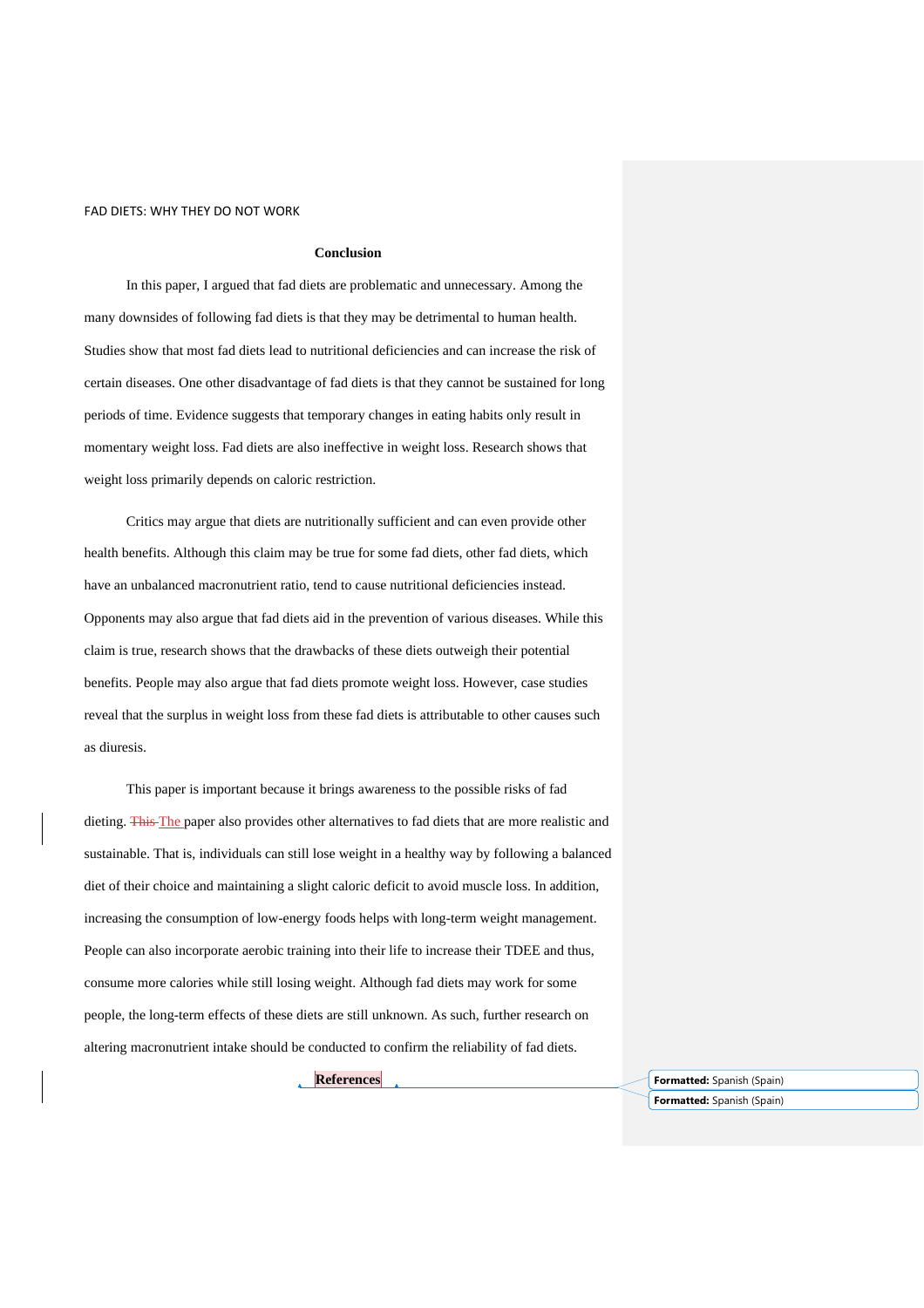- Castro-Quezada, I., Román-Viñas, B., & Serra-Majem, L. (2014). The Mediterranean diet and nutritional adequacy: A review. Nutrients, 6(1), 231–248. https://doi.org/10.3390/nu6010231
- Denke, M. A. (2001). Metabolic effects of high-protein, low-carbohydrate diets. *The American Journal of Cardiology*, *88*(1), 59–61. [https://doi.org/10.1016/s0002-](https://doi.org/10.1016/s0002-9149(01)01586-) [9149\(01\)01586-7](https://doi.org/10.1016/s0002-9149(01)01586-)
- Donnelly, J. E., Honas, J. J., Smith, B. K., Mayo, M. S., Gibson, C. A., Sullivan, D. K., Lee, J., Herrmann, S. D., Lambourne, K., & Washburn, R. A. (2013). Aerobic exercise alone results in clinically significant weight loss for men and women: Midwest exercise trial 2. *Obesity*, *21*(3), E219–E228. https://doi.org/10.1002/oby.20145
- Fitzgerald, D. (2020, June 8). *Nutrition for weight loss: What you need to know about fad diets*. Familydoctor.Org. https://familydoctor.org/nutrition-weight-loss-need-knowfad-

diets/#:%7E:text=They%20appeal%20to%20people%20by,a%20short%20amount%2 0of%20time.

- Greene, L. F., Malpede, C. Z., Henson, C. S., Hubbert, K. A., Heimburger, D. C., & Ard, J. D. (2006). Weight maintenance 2 years after participation in a weight loss program promoting low-energy density foods\*. *Obesity*, *14*(10), 1795–1801. https://doi.org/10.1038/oby.2006.207
- Halton, T. L., Willett, W. C., Liu, S., Manson, J. E., Albert, C. M., Rexrode, K., & Hu, F. B. (2006). Low-carbohydrate-diet score and the risk of coronary heart disease in women. *New England Journal of Medicine*, *355*(19), 1991–2002. https://doi.org/10.1056/nejmoa055317
- Khawandanah, J., & Tewfik, I. (2016). Fad diets: Lifestyle promises and health challenges. *Journal of Food Research*, *5*(6), 80–94.<https://doi.org/10.5539/jfr.v5n6p80>

**Formatted:** Spanish (Spain)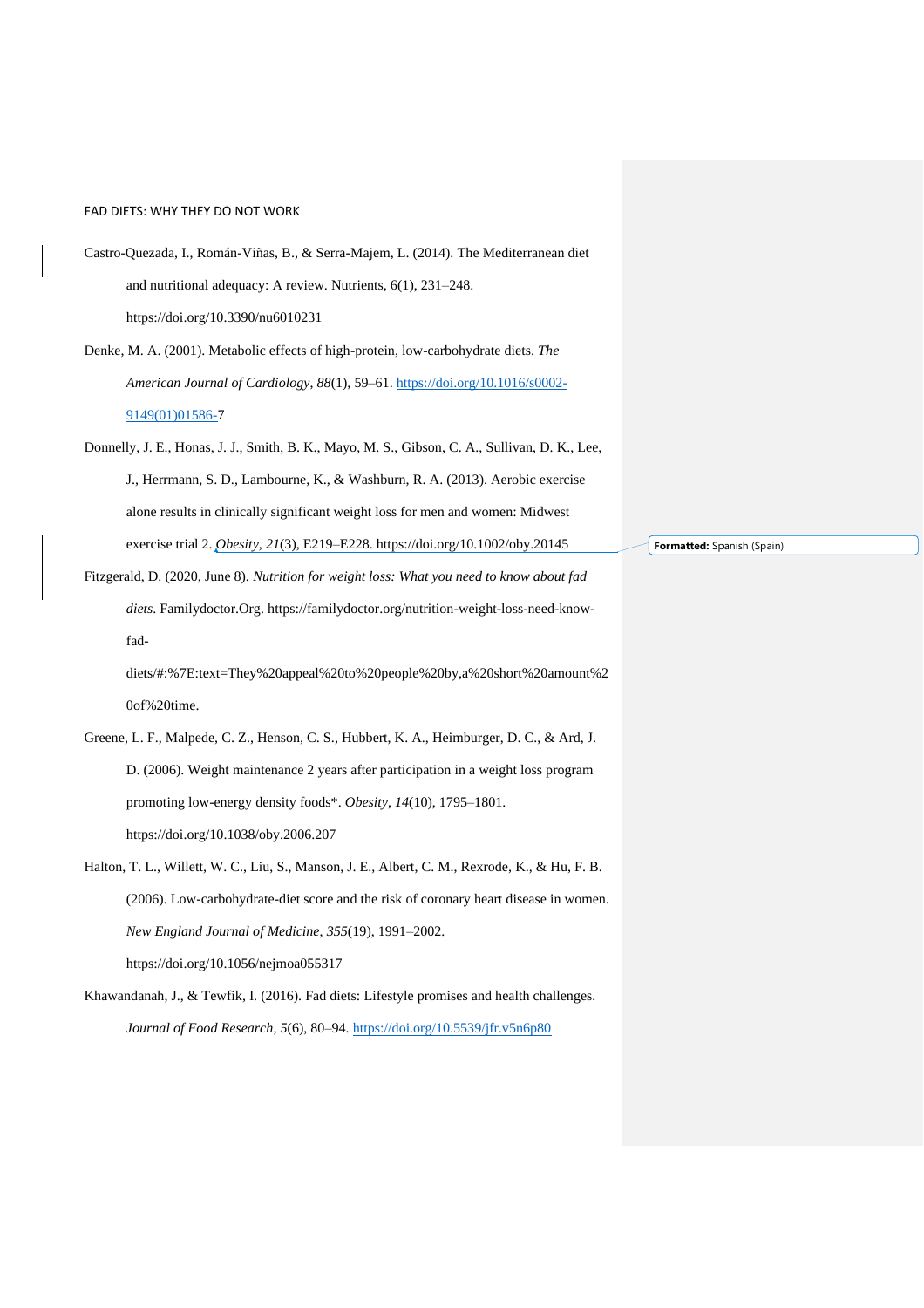- Malik, N., Tonstad, S., Paalani, M., Dos Santos, H., & Luiz do Prado, W. (2020). Are long‐ term FAD diets restricting micronutrient intake? A randomized controlled trial. Food Science & Nutrition, 8(11), 6047–6060. https://doi.org/10.1002/fsn3.1895
- Nouvenne, A., Ticinesi, A., Morelli, I., Guida, L., Borghi, L., & Meschi, T. (2014). Fad diets and their effect on urinary stone formation. *Translational andrology and urology*, *3*(3), 303–312. https://doi.org/10.3978/j.issn.2223-4683.2014.06.01
- Obert, J., Pearlman, M., Obert, L., & amp; Chapin, S. (2017). Popular weight loss strategies: A review of four weight loss techniques. Current Gastroenterology Reports, 19(12), 1–4. https://link-springer-com.aus.idm.oclc.org/content/pdf/10.1007%2Fs11894-017- 0603-8.pdf
- Schutz, Y., Montani, J., & Dulloo, A. G. (2021). Low‐carbohydrate ketogenic diets in body weight control: A recurrent plaguing issue of fad diets? *Obesity Reviews*, *22*(S2). https://doi.org/10.1111/obr.13195
- Strasser, B., Spreitzer, A., & Haber, P. (2007). Fat loss depends on energy deficit only, independently of the method for weight loss. Annals of Nutrition & Metabolism, 51(5), 428–32. https://www.proquest.com/docview/232080974?accountid=16946&parentSessionId=

### uMoczrNVIla2sgFqkpD21IDu1JhhYxdVWN0rt6OkuVE%3D

*What is hyperuricemia?* (2021, June 3). WebMD. https://www.webmd.com/kidney-

stones/what-is-

hyperuricemia#:%7E:text=Hyperuricemia%20refers%20to%20a%20high,disease%20 that%20affects%20your%20joints.

**Formatted:** French (France)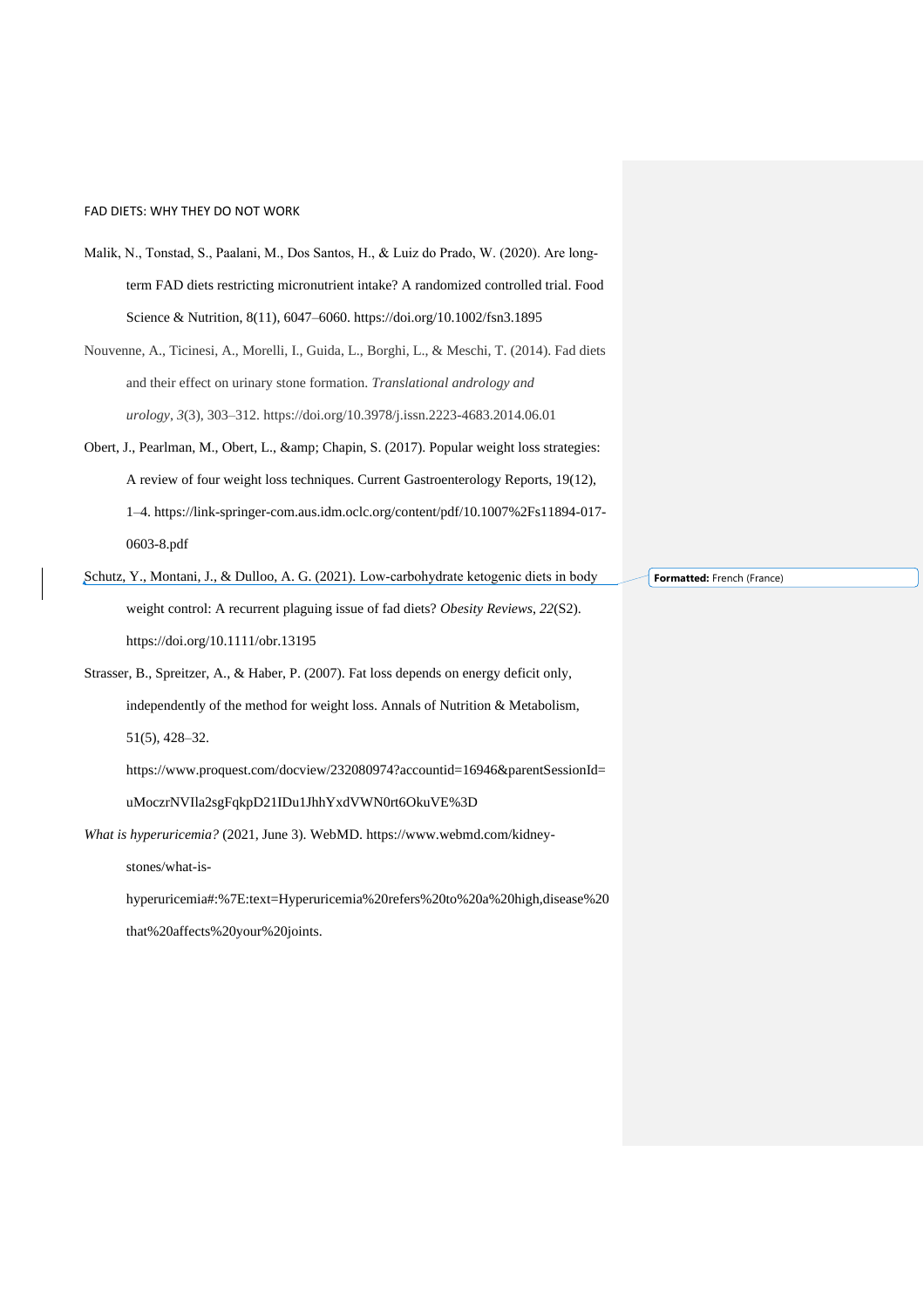The Final Draft will be evaluated based on the rubric below as well as all materials, instructions, and feedback provided by the instructor. Note that evaluations assume good punctuation, word choice, grammar, presentation, and strength of arguments. Evaluations also assume an appropriate quality of writing, length of response, and that language issues discussed in class have been followed appropriately. Points will be deducted if these assumption are not met. Points will also be deducted if the template has not been completely and appropriately filled out, or if any item from the template is missing. A further points' deduction will occur if an incorrectly named file is submitted.

### **Rubric for Evaluating the Final Research Paper**

## **Final Research Paper**

The final research paper is 10-12 pages (3200 – 3850 words, excluding reference list, abstract, and title page) and incorporates feedback from the drafting process.

| Elements |                                                                       | Points |
|----------|-----------------------------------------------------------------------|--------|
| Content  |                                                                       |        |
|          | <b>Title Page</b>                                                     |        |
|          |                                                                       |        |
|          | <b>Abstract and Key Words</b>                                         | /5     |
|          | Effectively summarizes research paper (between 130 and 150<br>words)  |        |
|          | Lists 3-5 relevant key words                                          |        |
|          |                                                                       |        |
|          | Introduction (~1 page)                                                | /5     |
|          | Provides appropriate and compelling entry to the topic                |        |
|          | Clearly articulates the research question(s) and/or thesis            |        |
|          |                                                                       |        |
|          | Body $(\sim 9-11$ pages)                                              | /50    |
|          | Presents a well-structured, logically-argued, and cohesive discussion |        |
|          | Includes headings that reflect the paper organization                 |        |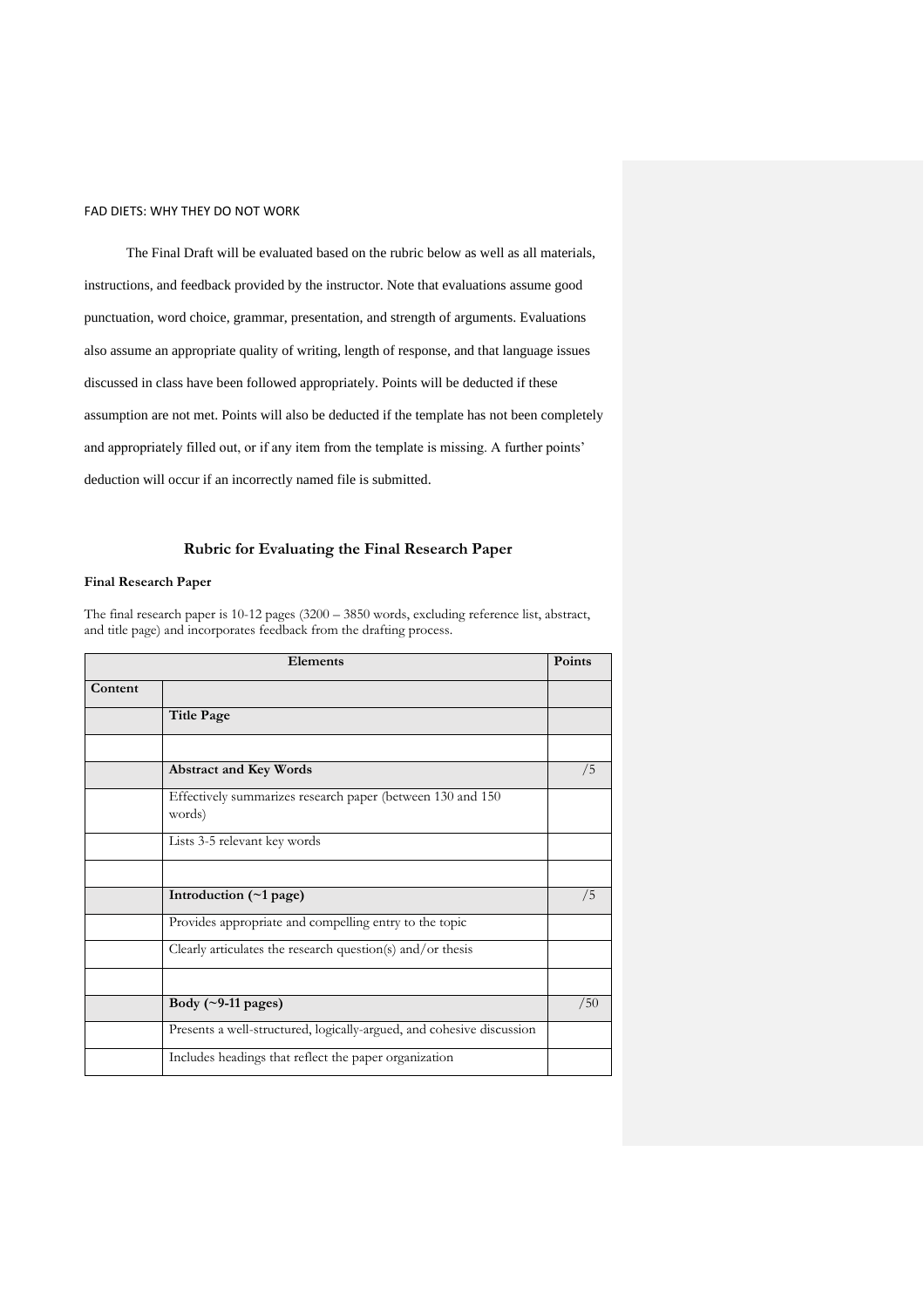|                   | Supports all points/arguments with credible and relevant evidence<br>and cites definitions of key terms/ideas as applicable |     |
|-------------------|-----------------------------------------------------------------------------------------------------------------------------|-----|
|                   | Synthesizes multiple sources                                                                                                |     |
|                   | Shows originality, critical thinking, and in-depth, nuanced analysis                                                        |     |
|                   |                                                                                                                             |     |
|                   | Conclusion (~up to 1 page)                                                                                                  | /8  |
|                   | Restates main points and addresses the research question/thesis                                                             |     |
|                   | Comes to logical conclusion from evidence                                                                                   |     |
|                   | Makes final comment(s)                                                                                                      |     |
|                   |                                                                                                                             |     |
| References        |                                                                                                                             | 77  |
|                   | Uses correctly formatted APA in-text citations                                                                              |     |
|                   | Includes correctly formatted APA references                                                                                 |     |
|                   | Contains all and only the cited texts                                                                                       |     |
|                   |                                                                                                                             |     |
| Style             | Entire paper                                                                                                                | /10 |
|                   | Is polished in tone and style appropriate for an academic audience                                                          |     |
|                   | Uses clear and sophisticated language and variety in sentence<br>structure                                                  |     |
|                   |                                                                                                                             |     |
| Mechanics         | Entire paper                                                                                                                | /5  |
|                   | Is accurate in terms of grammar, spelling, punctuation,<br>capitalization, word choice, and transitionals                   |     |
|                   |                                                                                                                             |     |
| Format/<br>Layout | Entire paper                                                                                                                | /5  |
|                   | Follows APA page layout (title page, running head, headings, font,<br>etc.)                                                 |     |
|                   |                                                                                                                             |     |
| Revision          |                                                                                                                             | /5  |
|                   | Incorporates feedback from the Working Draft and any<br>consultations                                                       |     |
|                   |                                                                                                                             |     |